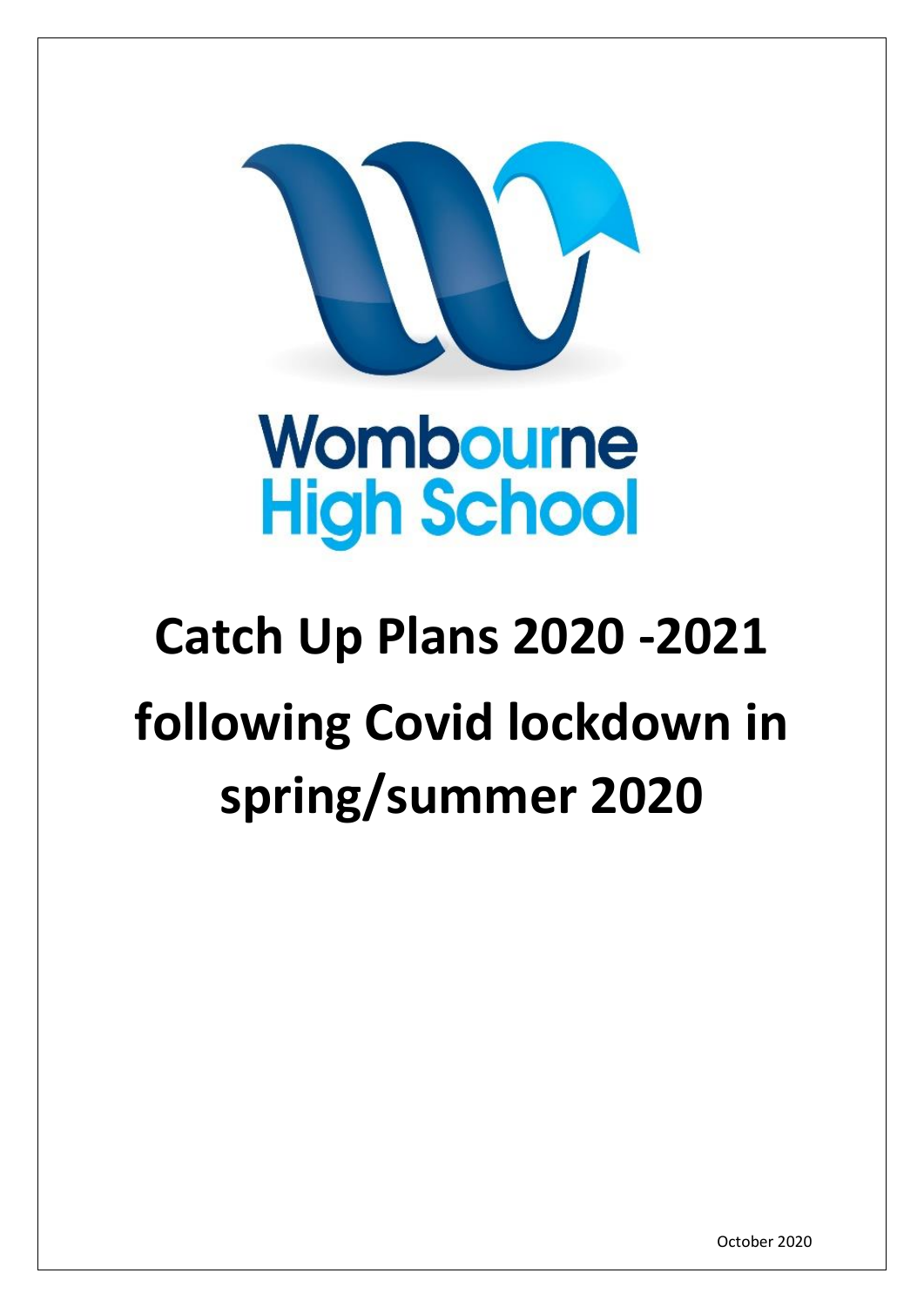## **Year 11**

### **Timetable Changes**

The structure of the day has been altered to allow staggered starts and breaks/lunch. Year 11 finish at 3.30 on 3 nights a week and 3.20 on the other 2 nights.

The changes in timetable have been used to build in slightly increased teaching time.

The additional teaching time has been used to give additional support in target subjects.

### **Option subjects**

At the end of Y10 students were given the option of dropping a subject to allow time to concentrate on others in Year 11. Many families didn't choose this option as they felt the virtual lessons had supported students well. However, 32% of the year group were in favour of dropping a subject, usually MFL.

These students (60) have gained 120 minutes to spend on other subjects. This time has been timetabled for additional Maths, additional English and additional Options subject time.

#### **P6**

After school classes will be used by departments to intervene and provide additional teaching time. This is co-ordinated by the Head of Year 11. A different focus takes place each half term.

#### **Holiday work**

In line with Invictus policy teaching staff are encouraged to work with students in holidays for approximately 5 days in the 2020-2021 academic year. October 2020 half term will mainly be used by Vocational and Creative subjects.

The staff at Wombourne have been very proactive in putting in plans to support all students, but particularly Y11.

October half term plan 2020 is shown below.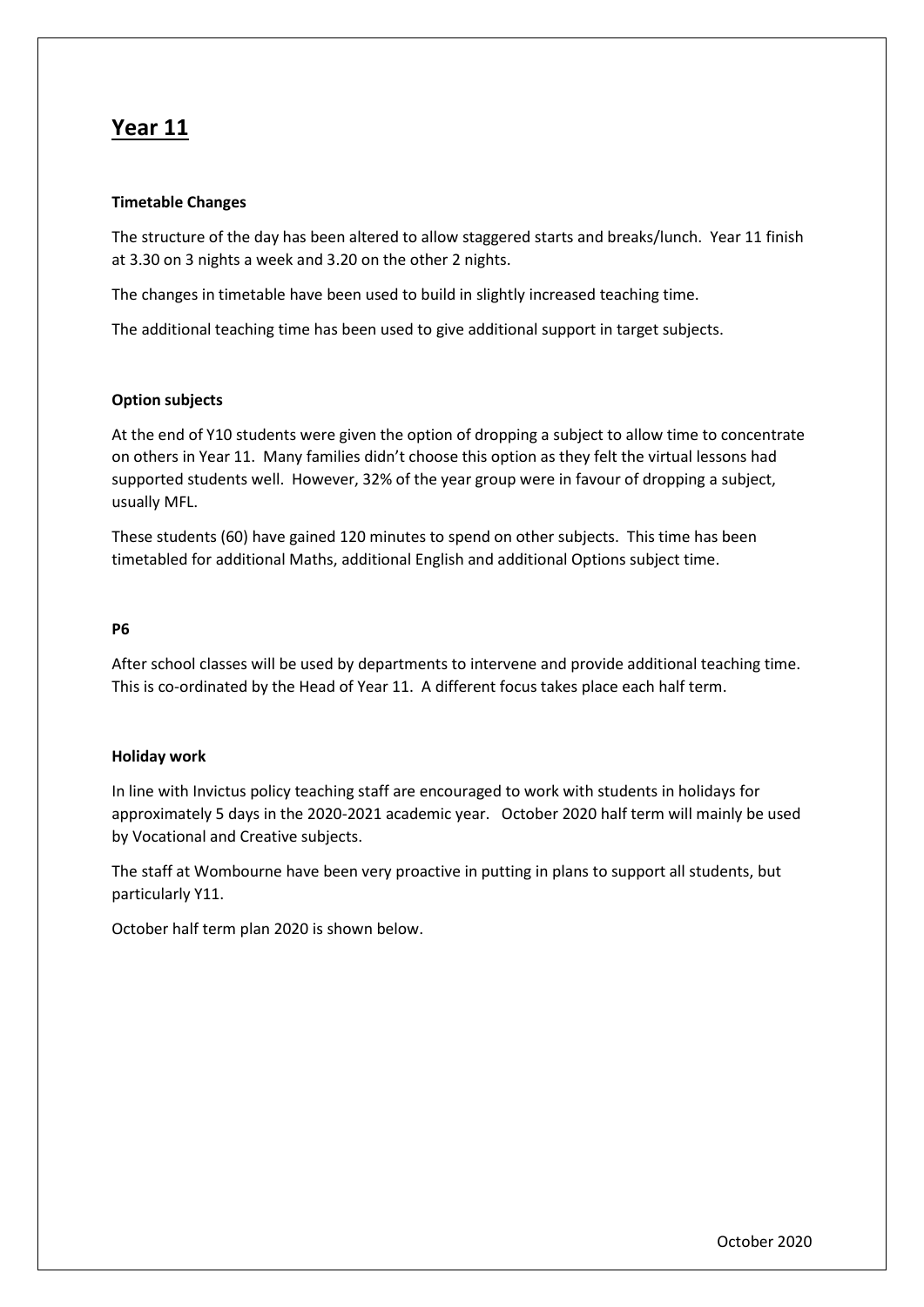| Monday                    | Tuesday                   | Wednesday                  | Thursday                  | Friday                   |
|---------------------------|---------------------------|----------------------------|---------------------------|--------------------------|
| 26th October 2020         | 27th October 2020         |                            |                           |                          |
| <b>Performing Arts</b>    | <b>Performing Arts</b>    | Spanish                    | <b>Business Studies</b>   | Art                      |
| $9.00$ a.m. $-10.30$ or   | $9.00$ a.m. $-10.30$ a.m. | $9.00$ a.m. $- 12.00$ noon | $9.00$ a.m. $-1.00$ p.m.  | $9.00$ a.m. $-3.00$ p.m. |
| 10.30 a.m. - 12.00 noon   | 10.30 a.m. - 12.00 noon   | Mrs Bevan                  | <b>Miss Parkes</b>        | Mr Carr                  |
| Miss Hackett              | 12.00 noon $- 1.30$ p.m.  | Room 8                     | Room 110                  | Rooms 27                 |
| DRS and Theatre           | Miss Hackett              |                            |                           |                          |
|                           | DRS and Theatre           | <b>Computer Science</b>    | <b>Computer Science</b>   | Art                      |
| D&T                       |                           | 9.00 a.m. - 2.00 p.m.      | $9.00$ a.m. $- 2.00$ p.m. | $9.00$ a.m. $-3.00$ p.m. |
| $9.00$ a.m. $-12.00$ noon | <b>Computer Science</b>   | Mr Gubby                   | Mr Gubby                  | <b>Miss Stokes</b>       |
| Miss Perry                | $9.00$ a.m. $- 2.00$ p.m. | Room 110                   | Room 110                  | Room 28                  |
| Room 35                   | Mr Gubby                  |                            |                           |                          |
|                           | Room 110                  | <b>Creative iMedia</b>     | <b>Creative iMedia</b>    |                          |
| <b>Business Studies</b>   |                           | $9.00$ a.m. $- 2.00$ p.m.  | $9.00$ a.m. $- 2.00$ p.m. |                          |
| $9.00 a.m. - 12.00 noon$  | <b>Creative iMedia</b>    | Mr Riley                   | Mr Riley                  |                          |
| Miss Fellows              | $9.00$ a.m. $- 2.00$ p.m. | Room 210                   | Room 210                  |                          |
| Room?                     | Mr Riley                  |                            |                           |                          |
|                           | <b>Room 210</b>           |                            |                           |                          |
| <b>Computer Science</b>   |                           |                            |                           |                          |
| $9.00$ a.m. $- 2.00$ p.m. |                           |                            |                           |                          |
| Mr Gubby                  |                           |                            |                           |                          |
| <b>Room 110</b>           |                           |                            |                           |                          |
| <b>Creative iMedia</b>    |                           |                            |                           |                          |
| $9.00$ a.m. $- 2.00$ p.m. |                           |                            |                           |                          |
| Mr Riley                  |                           |                            |                           |                          |
| <b>Room 210</b>           |                           |                            |                           |                          |
| <b>Business Studies</b>   |                           | <b>Btec Sport</b>          | <b>Btec Sport</b>         |                          |
| $1.00$ p.m. $-3.00$ p.m.  |                           | $1 p.m. - 3.00 p.m.$       | $1 p.m. - 3.00 p.m.$      |                          |
| Miss Fellows              |                           | Mr Hartlebury              | Mr Hartlebury             |                          |
| Room?                     |                           | Room 15                    | Room 15                   |                          |
|                           |                           | French                     |                           |                          |
|                           |                           | 12.00 noon $-3.00$ p.m.    |                           |                          |
|                           |                           | Mrs Bevan                  |                           |                          |
|                           |                           | Room 8                     |                           |                          |

#### **Specific Intervention**

All Year 11 students will be formally assessed in the first half term and individual intervention plans will be put in place following assessment. A report of assessment data from the first half term will be sent to parents.

The exams will be timetabled in advance, contents of the exams will be clear to students and parents, revision will be assigned, moderation and careful assignment of predicted grades will take place before results will be formally reported to students and parents.

#### **Flexibility**

As the year progresses, as we gain more data, as subjects re-visit earlier topics, we will be modifying plans and providing additional support to students.

#### **Subject specific Curriculum Information**

Several subjects are in a very strong position as in addition to virtual lessons, the changes to the specifications made as a response to Covid have fallen in line with what we have taught. For example, Y11 poetry in English Literature was postponed in the summer and instead more work was completed on set texts, it is the poetry that has been dropped from the specification.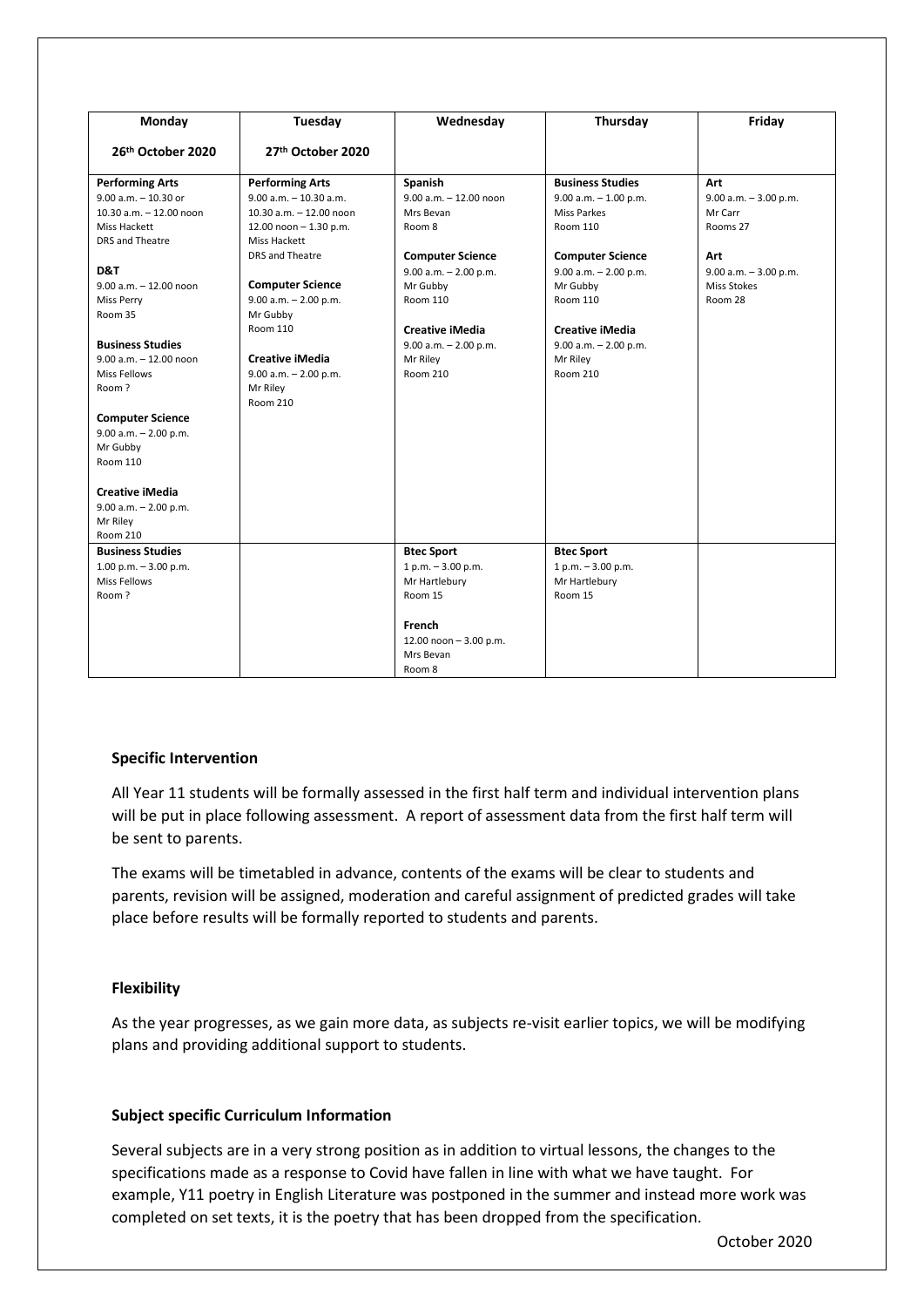## **Year 7 Catch Up Plans for students working below Key Stage 2 expectations**

GL assessments used to assess all Year 7 (limited KS2 assessments in 2020). Those students with a standardised score of below 89 to follow a Lexia programme, 3 x 20 minute sessions per week.

Lexia programme delivered, monitored and supported by the inclusion team.

Lower ability Maths and English groups to be split in two to allow students working below expectations to be in small classes. Small classes to be supported by teacher and TA working together.